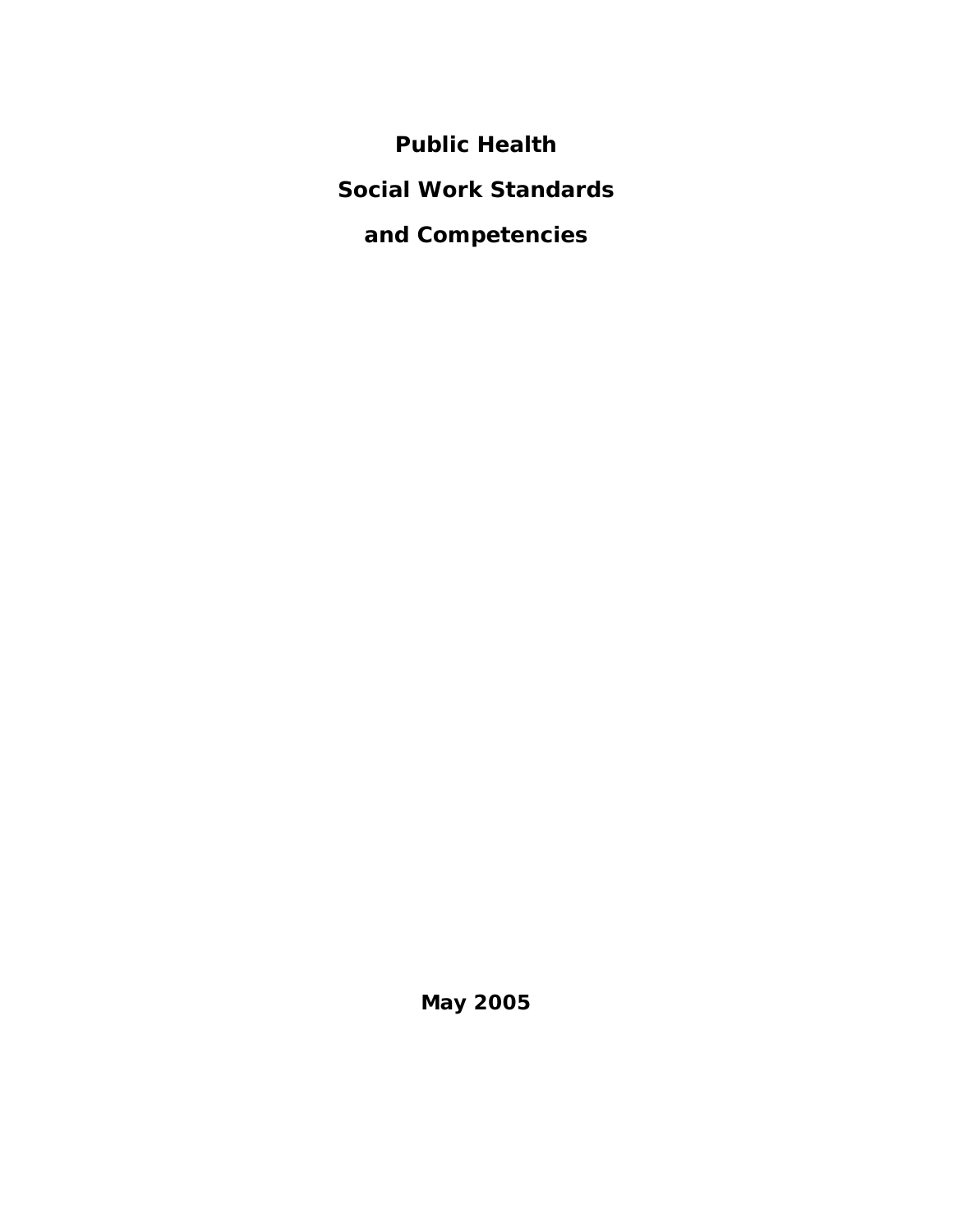### **Introduction**

In September 1998, the Beyond Year 2010: Public Health. Social Work Practice Project that Dot Bon (North Carolina) and I co-directed, held a Future Search Conference in Chapel Hill, N.C. Conference participants included public health social work leaders, practitioners, educators, community advocates, representatives of national organizations and' foundations, policymakers and consumers. Participants worked intensively for three days to create a future vision of pubic health social work practice and action plans. The Standards Working Group was formed at the conference and took on the enormous challenge of developing a definition of public health social work and practice standards. Along the way, this group held numerous conference calls and in-person meetings. The group worked with Paul Halverson at the Centers for Disease Control and Prevention solicited feedback from state public health social work departments, practitioners and social work educators. The results of their collaboration and persistence are the Standards and Competencies for Public Health Social Work Practice published in this brochure.

I wish to acknowledge the work of the many dedicated individuals who participated in this exciting effort and give special thanks to two individuals who provided the primary leadership to the Standards Work Group, Loretta Fuddy (Hawaii) and Deborah Stokes (Ohio). I also want to thank the members of the Association of State and Territorial Public Health Social Workers for their commitment to finalizing and disseminating these Standards of Competencies. We hope you will use these practice standards and competencies to guide your practice and workforce development efforts in public health social work.

Kathleen Rounds, Ph.D., MPH, MSW Professor and Director, PHSW Leadership Training Program School of Social Work, University of North Carolina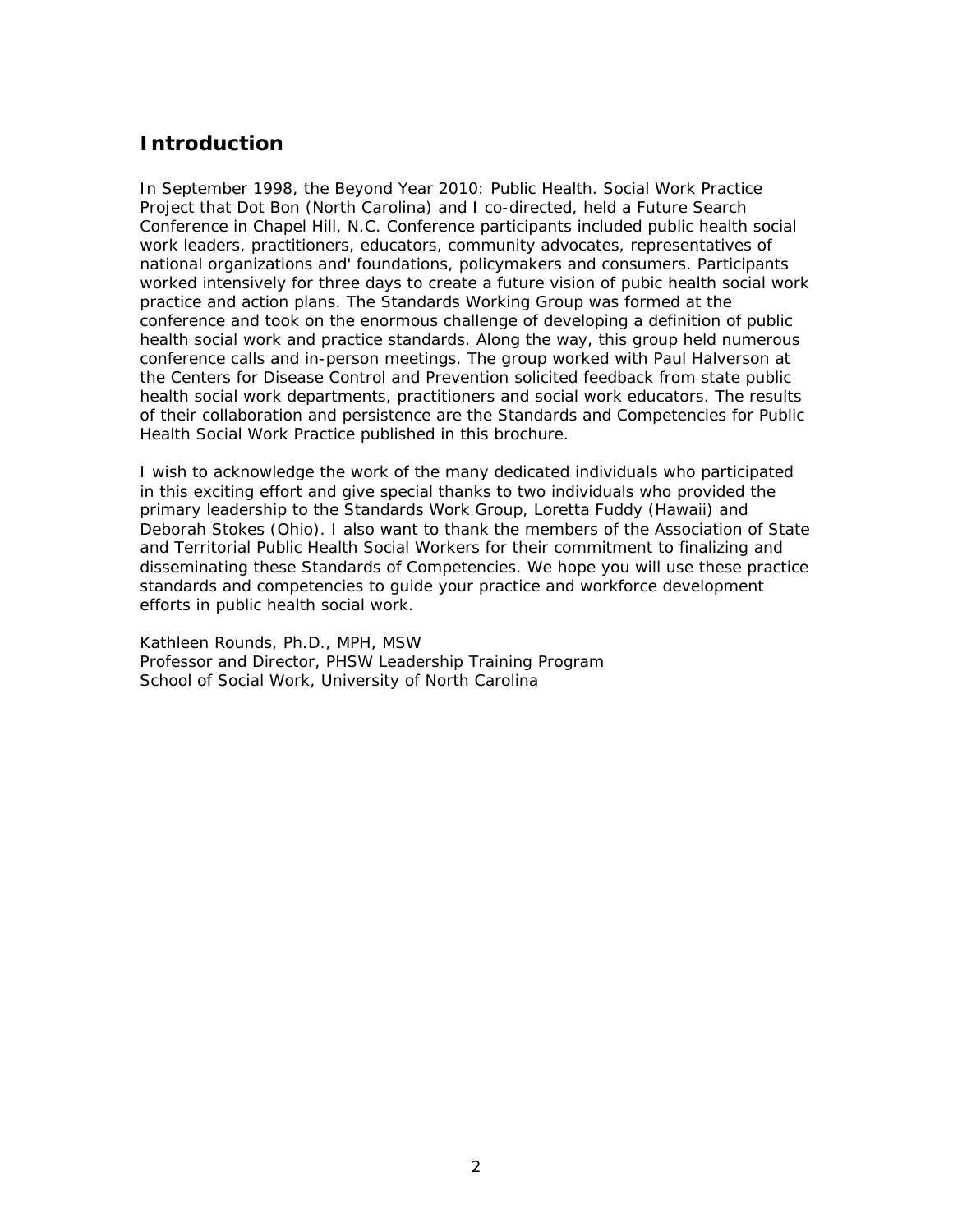### **Acknowledgements**

Thank you to the University of North Carolina at Chapel Hill School of Social Work, Beyond 2010 Public Health Social Work Initiative, Association of State and Territorial Public Health Social Workers, Centers for Disease Control and Prevention, the American Public Health Association Social Work Section, National Association of Social Work, Association of Teachers of Maternal and Child Health and the Maternal and Child Heath Bureau of the Health Resources and Services Administration for their contributions in creating this document.

Special thanks to the Standards Development Committee. They are: Joseph Telfair, Alabama; Lann Thompson, Indiana; Judith LeConte, Washington; Elizabeth Watkins, North Carolina; Ruth Knee, Washington D.C.; Deborah Schild, Michigan; Rita Webb, Washington, DC; Marvin "Reg" Hutchinson, South Carolina; Theora Evans, Tennessee; Loretta Fuddy, Hawaii; DeLois Dilworth-Berry, Indiana; Deborah Stokes, Ohio; Kathleen Rounds, North Carolina; Paul Halverson, Georgia; Dot Bon, North Carolina; and Amy Smith, Barbara Thomas and Janice Houchins (Ohio, Social Work Interns).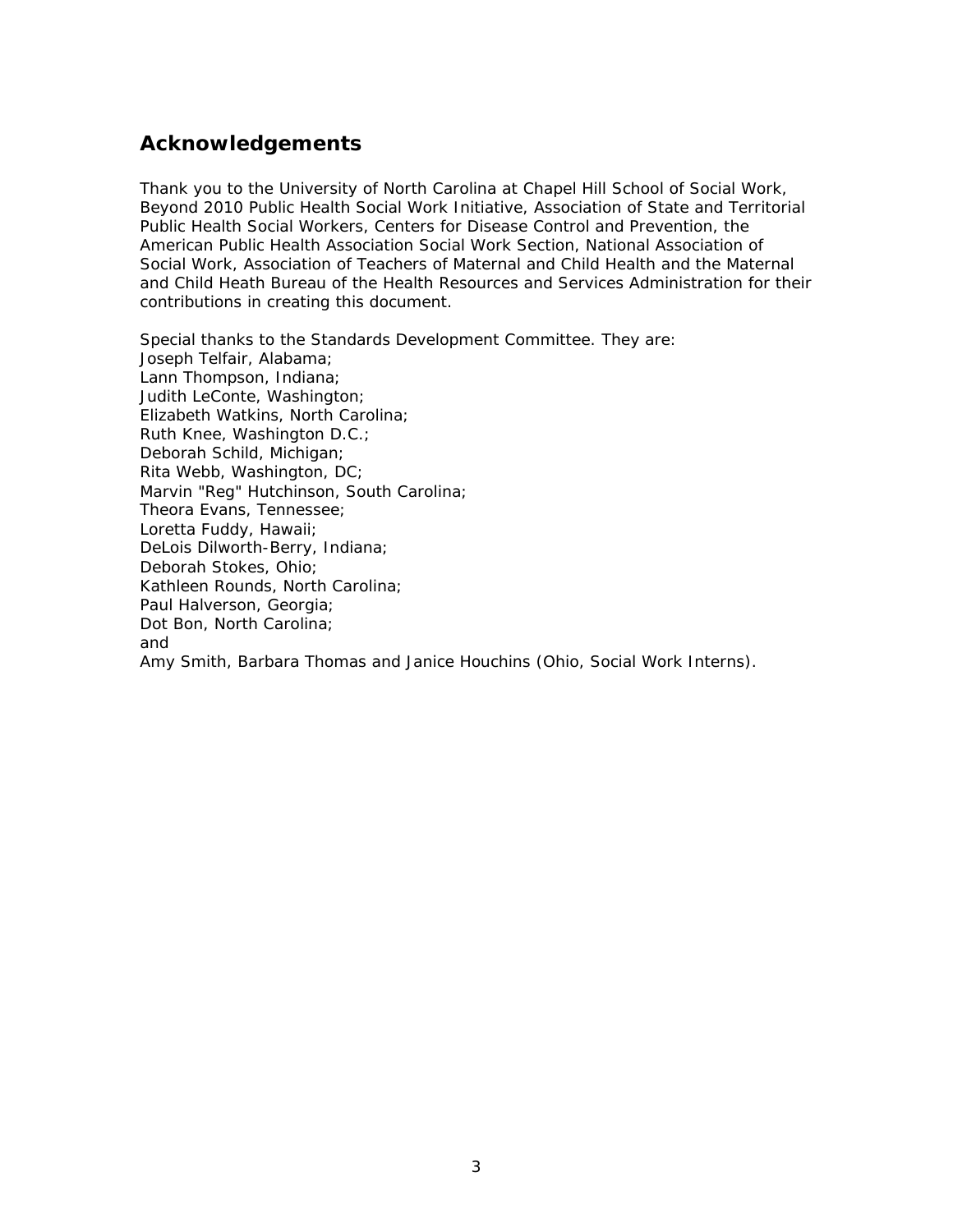### **Definition of Public Health Social Work**

The major characteristic of public health social work is an epidemiological approach to identifying social problems affecting the health status and social functioning of all population groups, with an emphasis on intervention at the primary prevention level. Public health social workers focus on the promotion of positive health behaviors in the development of lifestyles by individuals, families and groups; enhancement by the environment; and avoidance of risks. They assess the health needs of the target population and determine the association between social factors and the incidence of health problems. They plan and implement intervention strategies based on the five levels of prevention. They emphasize reducing the social stress associated with health problems and determining the social supports that promote well-being and provide protection against ill health and minimize disability and institutionalization. The practice of public health social work is usually conducted within the context of a multi-disciplinary setting where social workers participate with other health and human service professionals in assuring all persons in the target population have access to health care and social services. Public health social work is a blending of roles: provider of direct services, researcher, consultant, administrator, program planner, evaluator and policymaker. Each function is dependent upon the other in assuring the health and social needs of the total population.

### **Public Health Social Work Philosophy**

Public Health Social Workers address health from a broad perspective that includes physical, social, emotional and spiritual well-being throughout the continuum of the life cycle. They address health issues by identifying and implementing strategies/interventions through pivotal times of transition from one phase of individual development to another. Public Health Social Work assures the competency of its practice to address the issues of public health effectively through a core body of social work knowledge, philosophy, code of ethics and standards.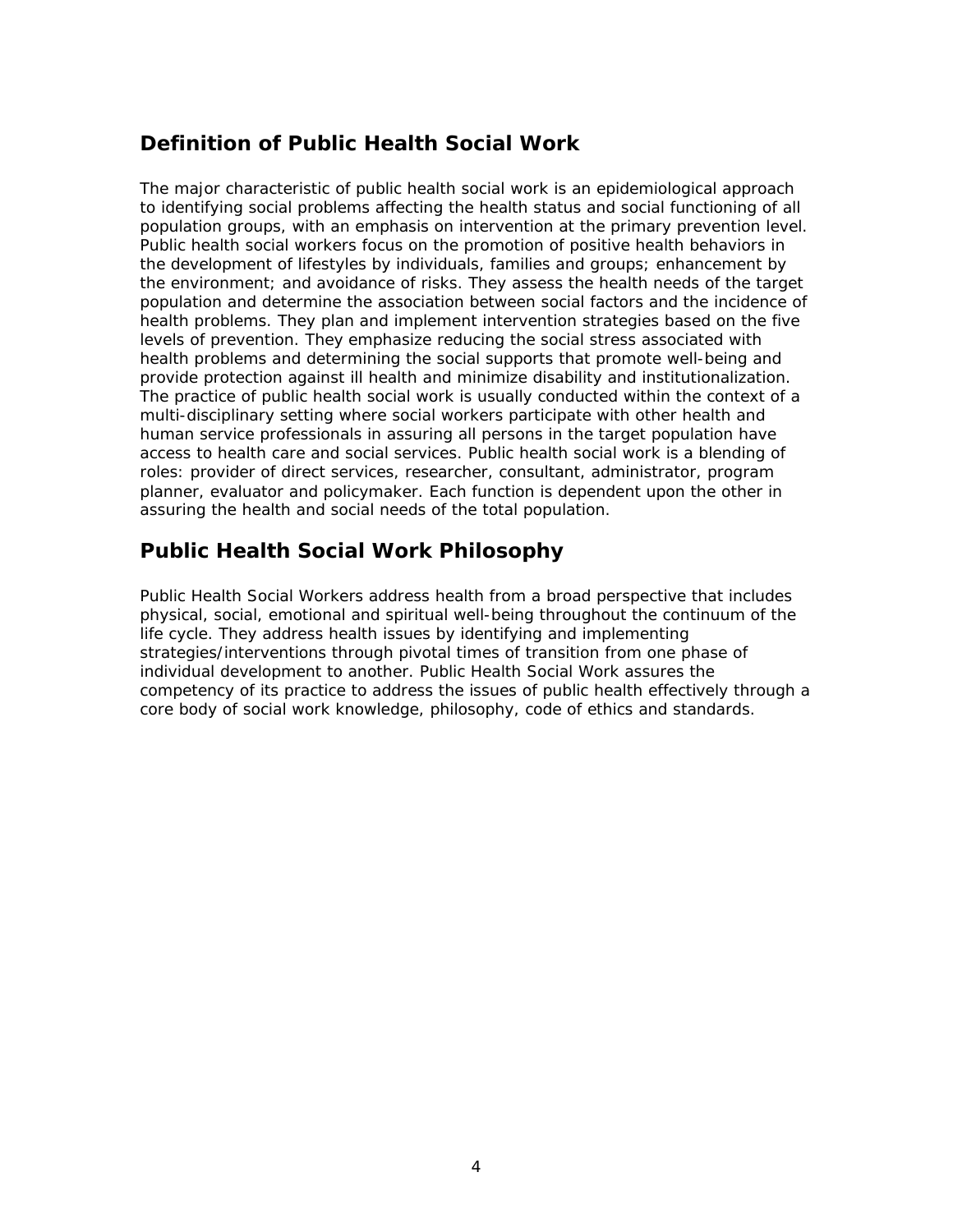# **Public Health Social Work Standards**

#### **Professional Standard #1**

Public Health Social Work (PHSW) uses social epidemiology principles to assess and monitor social problems affecting the health status and social functioning of at-risk populations within the context of family, community and culture.

- 1.1 PHSW assures assessment and monitoring tools are based on social epidemiology principles.
- 1.2 PHSW assures assessment and monitoring tools are developed through an interdisciplinary collaborative process with input from intra/interagency, community partners/consumers and diverse populations.
- 1.3 PHSW assures assessment and monitoring tools are relevant to the full continuum of physical and social well-being through all stages of the life cycle.
- 1.4 PHSW develops guidelines for sharing health status and social functioning data with community partners to facilitate optimal individual and societal wellbeing.
- 1.5 PHSW tracks health. status and social functioning of the general population to monitor the progress of the at risk population over time for:
	- Individuals and families at the direct-practice level:
	- Community programs and policy development.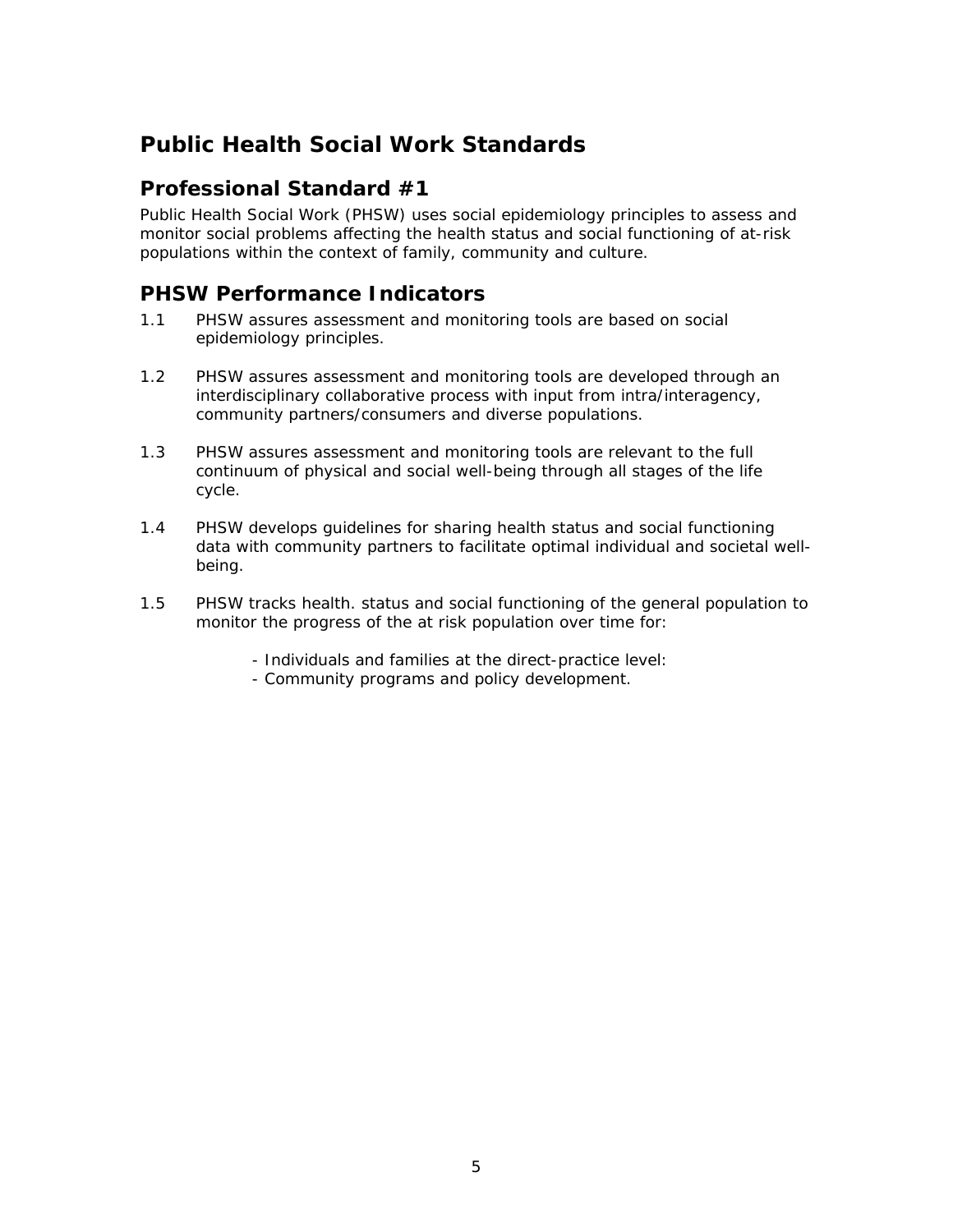Public Health Social Work uses social epidemiology principles to identity and assess the factors associated with resiliency, strengths and assets that promote optimal health.

- 2.1 PHSW promotes an assets-based model for assessing physical and emotional health at the individual, family and community levels.
- 2.2 PHSW seeks to identify factors which promote individual, family and community resiliency. These factors are culturally based and supported by a broad range of community partners.
- 2.3 PHSW identifies protective factors for individuals, families and communities.
- 2.4 PHSW develops creative tools to measure strengths and/or assets that promote and protect the health and well-being of individuals, families and communities.
- 2.5 PHSW identifies and assesses factors that help individuals, families and communities to change behaviors and environmental risk factors that trigger disease.
- 2.6 PHSW identifies factors that reduce the intensity of crises and enhances adaptation.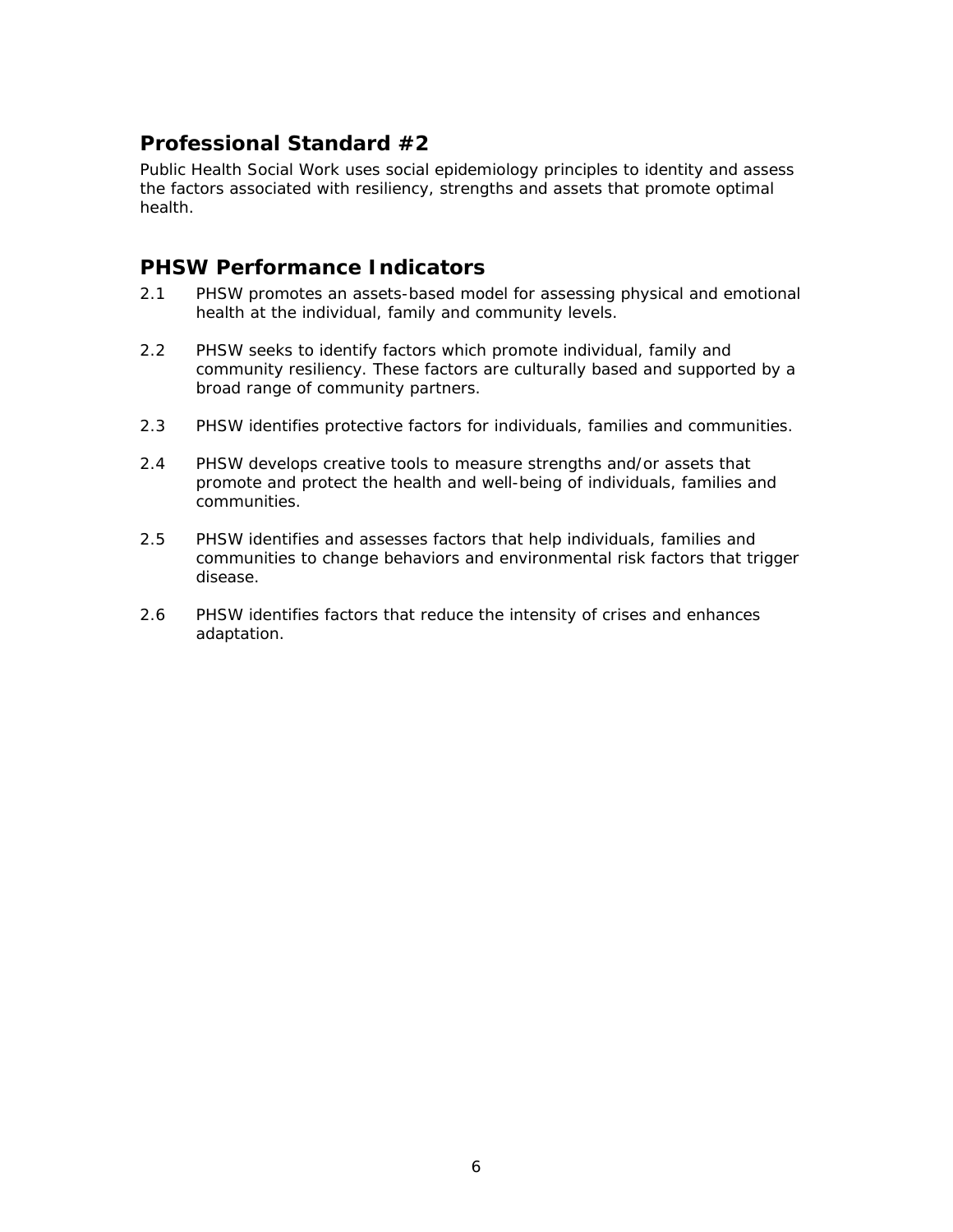Public Health Social Work uses social epidemiology principles to identity, measure and assess the social factors contributing to health issues, health hazards and stress associated with ill health.

- 3.1 PHSW identifies and assesses risk factors related to social conditions.
- 3.2 PHSW develops interventions that address the social factors related to mental and physical health, illness and disability.
- 3.3 PHSW applies explanatory models to assist in identifying social factors which contribute to disease, emotional and social functioning.
- 3.4 PHSW identifies the relationships between poor housing, poor working conditions and poverty and high rates of infant mortality, tuberculosis and behavioral and other health issues.
- 3.5 PHSW identifies and measures risk of behaviors and lifestyle choices which contribute to poor social functioning and ill health.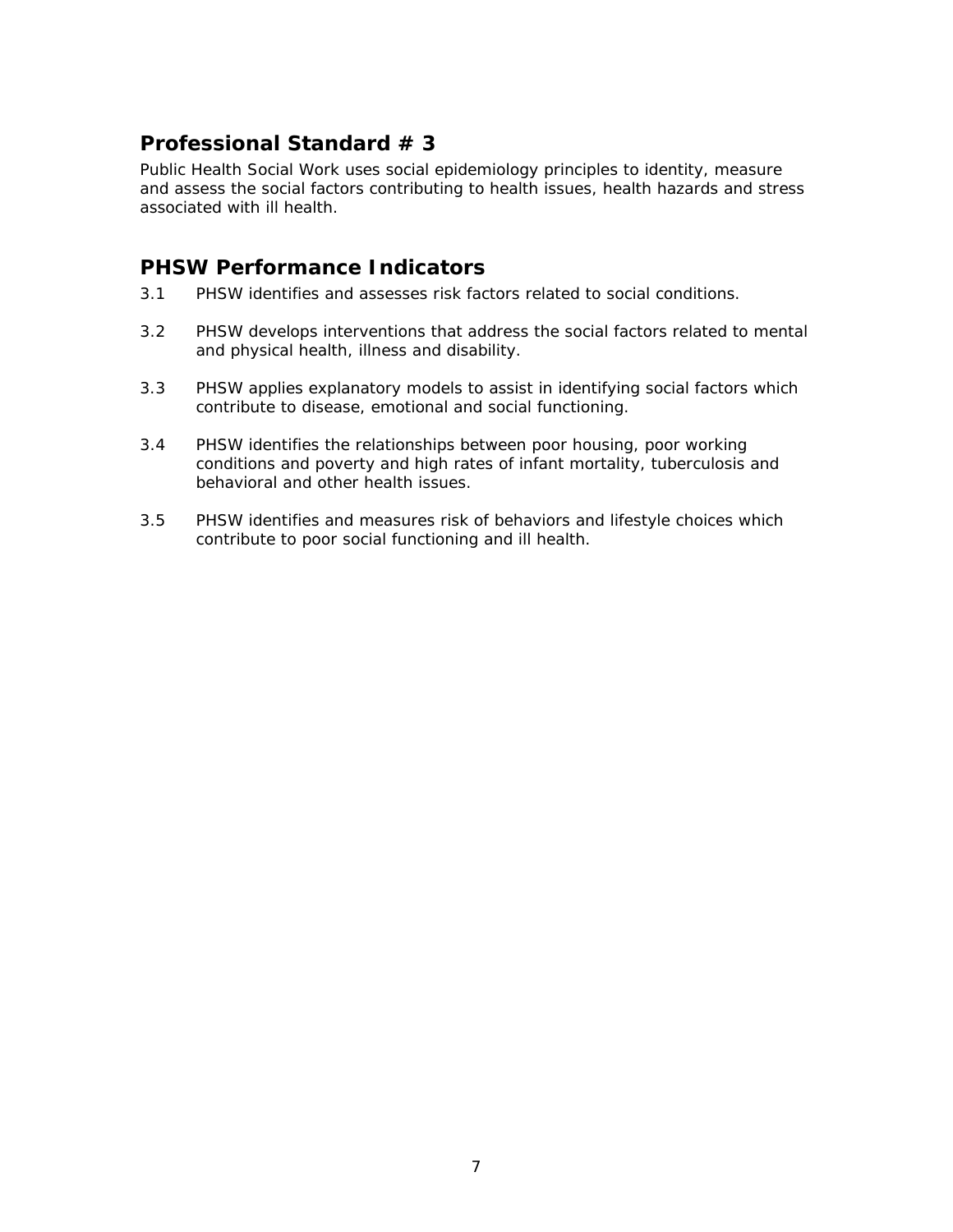Public Health Social Work uses social epidemiology principles to evaluate the effectiveness, accessibility and quality of individual, family and population-based health interventions.

- 4.1 PHSW develops criteria for measuring program interventions and determining their effectiveness.
- 4.2 PHSW establishes outcome measures that analyze the effectiveness, accessibility and quality of individual and population-based interventions.
- 4.3 PHSW develops tools that measure changes in physical and coping capacity, environmental resources and health.
- 4.4 PHSW assures that qualitative and quantitative evaluation tools are developed to determine accessibility, quality, effectiveness and cultural competency of individual, family and population-based health interventions. PHSW develops mechanisms to utilize evaluation results to enhance individual, family and population based health interventions, service delivery and quality.
- 4.5 PHSW develops mechanisms to utilize evaluation results to enhance individual, family and population based health interventions, service delivery and quality.
- 4.6 PHSW develops tools that measure emotional and societal morbidity affecting access to and utilization of the public health system of care.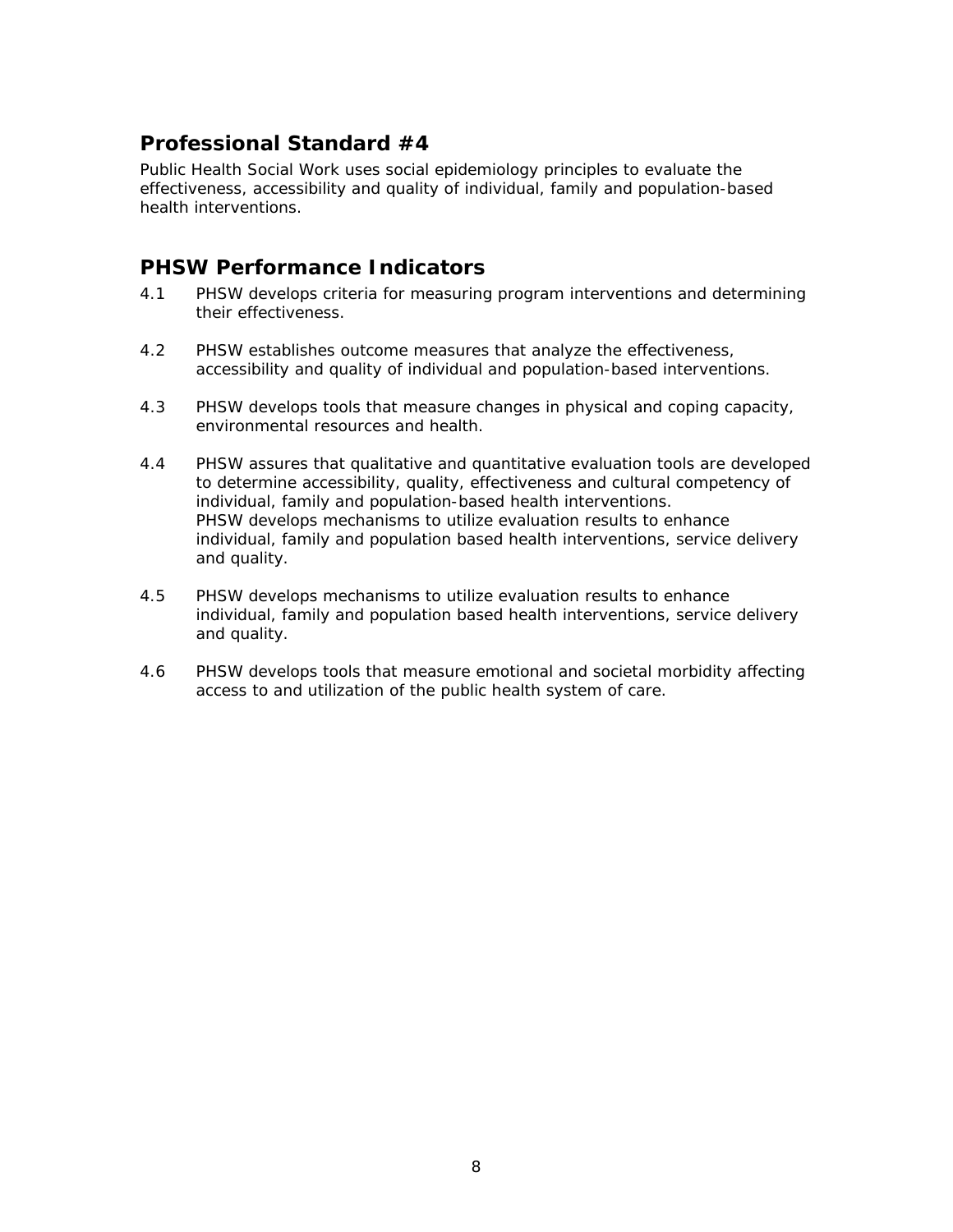Public Health Social Work uses social planning, community organizational development, and social marketing principles to inform and educate individuals, families and communities about public health issues.

#### **PHSW Performance Indicators**

5.1 PHSW identifies public health issues relevant to individuals, families and communities by:

1. Surveying individuals, families and communities to determine baseline knowledge of public health issues; and

2. Combining data and research with community priorities.

- 5.2 PHSW develops a range of community-based and creative strategies to deliver healthy lifestyle messages such as:
	- 1. Culturally relevant forums;
	- 2. Media opportunities;
	- 3. Community meetings;
	- 4. Youth speak-outs; and
	- 5. Health fairs.
- 5.3 PHSW utilizes the resources of faith communities and social and cultural groups to disseminate materials and speak on the value of public health by focusing on a public health problem facing that community.
- 5.4 PHSW develops public education messages that promote strategies of protection and resilience to enhance emotional, social and physical well-being.
- 5.5 PHSW develops communication methods for individuals, families and communities that make the information relevant and clear to all ages, cultural groups, educational levels and abilities.
- 5.6. PHSW educates social service organizations about the relationships between health and social functioning from a public health perspective.
- 5.7 PHSW collaborates with a range of health and social service professionals and organizations to develop consistent health messages to inform and educate the public.
- 5.8 PHSW educates individuals, families and communities about the relationship between health and social functioning, specifically as it relates to risk-taking behaviors and poor health outcomes.
- 5.9 PHSW utilizes developmentally appropriate learning principles when developing public health messages.
- 5.10 PHSW develops strategies for promoting public health messages to specific populations such as those in institutional settings.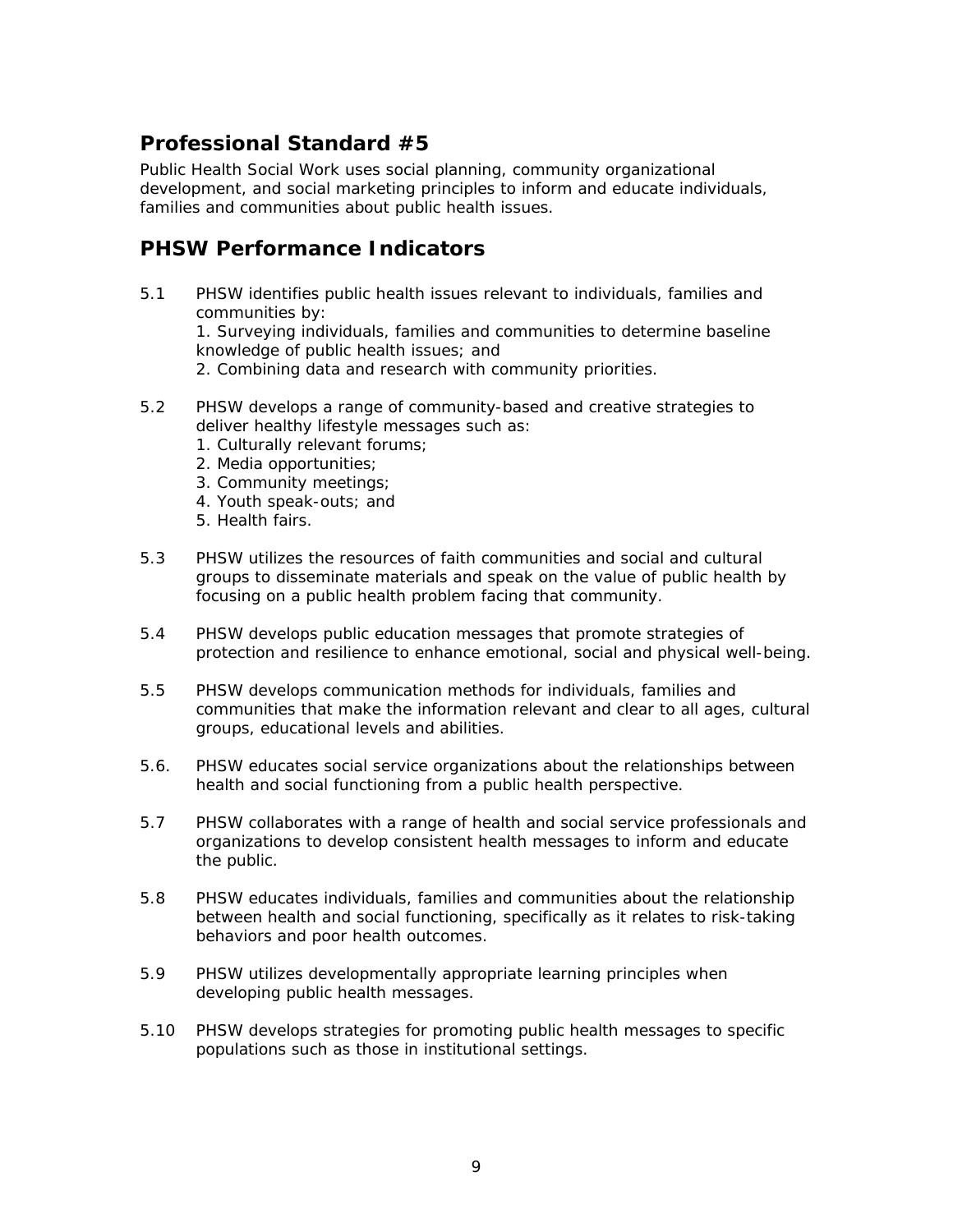Public Health Social Work uses social planning, community organizational. development and social marketing principles to empower and mobilize individuals, families -and communities to become active participants in identifying and addressing public health concerns to improve individual, family and societal wellbeing.

- 6.1 PHSW develops a collaborative network of diverse stakeholders to identify, prioritize and develop solutions to health and social problems.
- 6.2 PHSW encourages at-risk or vulnerable populations to become active members and leaders of these efforts.
- 6.3 PHSW mobilizes community collaboratives to identify, prioritize and address health and related social issues.
- 6.4 PHSW validates practice methodologies to assure proposed strategies respect the values and priorities of diverse groups.
- 6.5 PHSW develops new resources (financial and infrastructure) that support activities surrounding community collaborations.
- 6.6 PHSW conducts capacity-building activities that provide individuals, families and communities with the tools to creatively resolve public health issues.
- 6.7 PHSW utilizes practice methodologies that promote the acceptance of culturally relevant and respectful communication strategies to engage communities.
- 6.8 PHSW mentors the leadership ability of individuals, families and communities to creatively resolve public health concerns.
- 6.9 PHSW helps individuals, families and communities preserve their culture by identifying their assets and liabilities in resolving their issues.
- 6.10 PHSW establishes communication strategies within the public health system that are responsive to community issues, priorities and solutions. These strategies identify barriers that limit active participation of diverse populations.
- 6.11 PHSW promotes an interdisciplinary planning model that integrates and enhances the medical model and traditional public health planning process to address the needs of vulnerable and diverse populations.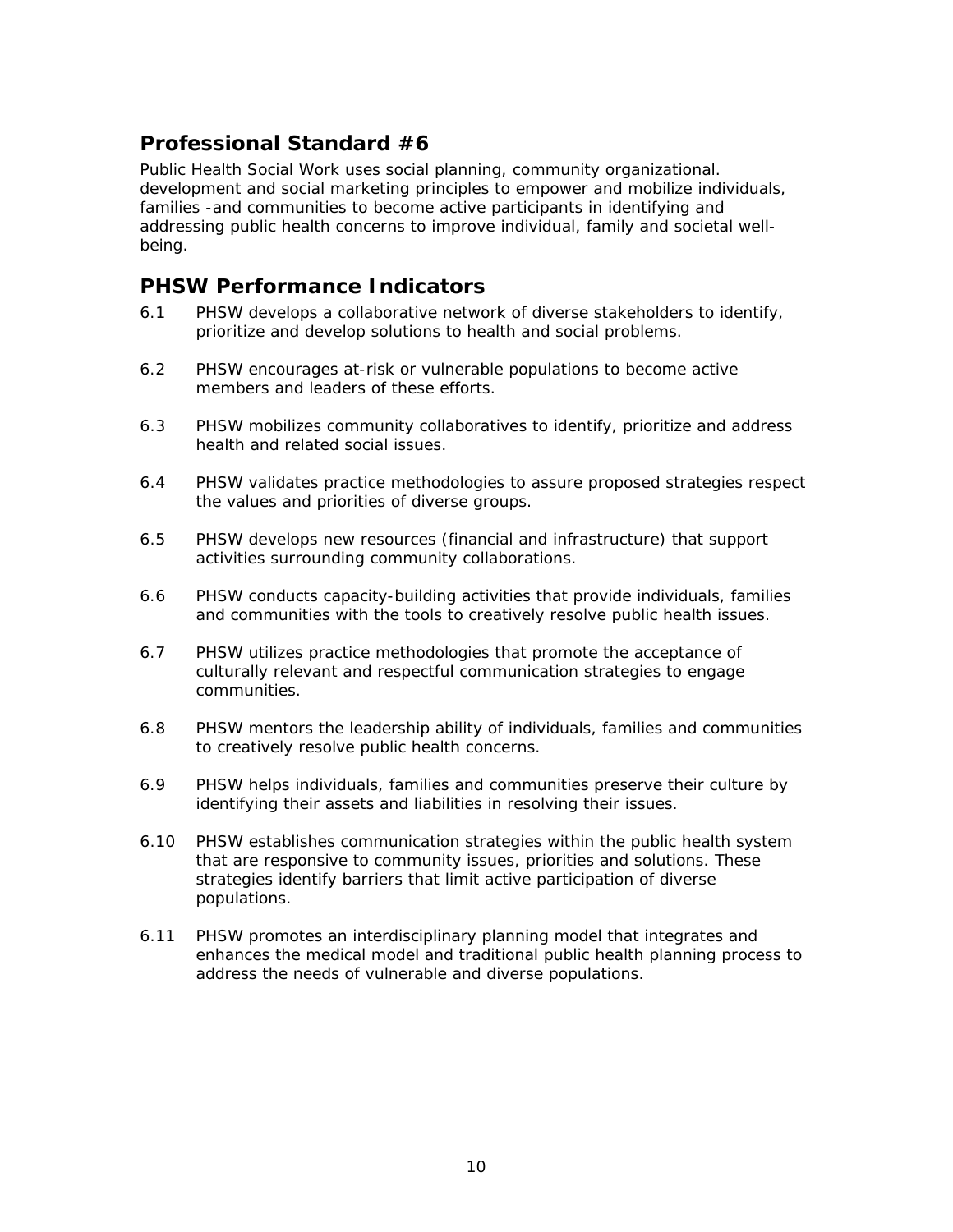Public Health Social Work uses social planning, community organizational development and social marketing to promote and enforce legal requirements that protect the health and safety of individuals, families and communities.

- 7.1 PHSW develops and promotes regulations that assure access to needed health and social services for all, especially for vulnerable .and underserved populations.
- 7.2 PHSW educates communities about legal rights and requirements and how these rights impact health and well-being.
- 7.3 PHSW advocates for communities in the identification of abating environmental concerns affecting health.
- 7.4 PHSW provides leadership in the enforcement and simplification of rules related to entitlements and services.
- 7.5 PHSW provides pertinent data to stakeholders to impact environmental regulations.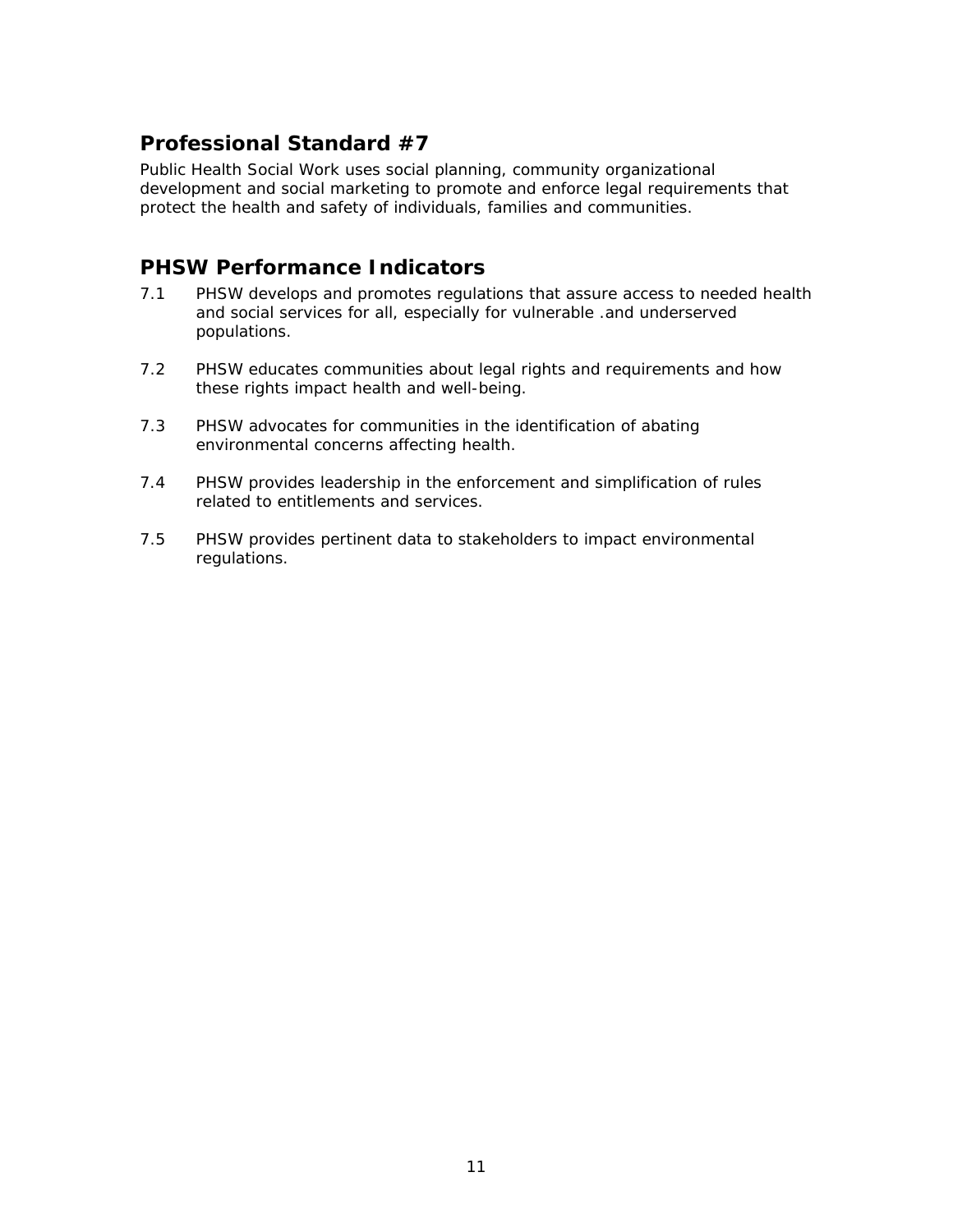Public Health Social Work uses social planning, community organizational development and social marketing to assure public accountability for the well being of all, with emphasis on vulnerable and underserved populations.

- 8.1 PHSW creates culturally diverse partnerships with policymakers, funders and community groups that delineate clear and responsible roles in assuring the wellbeing for all with the emphasis on vulnerable and underserved populations.
- 8.2 PHSW documents and responds to individual, family and community concerns about the delivery and practice of health and related social services.
- 8.3 PHSW provides leadership in the dissemination of information about the effectiveness of public health and social interventions to policymakers, funders and community groups.
- 8.4 PHSW assists communities in the development of a public health agenda that assures accountability for the well-being of all.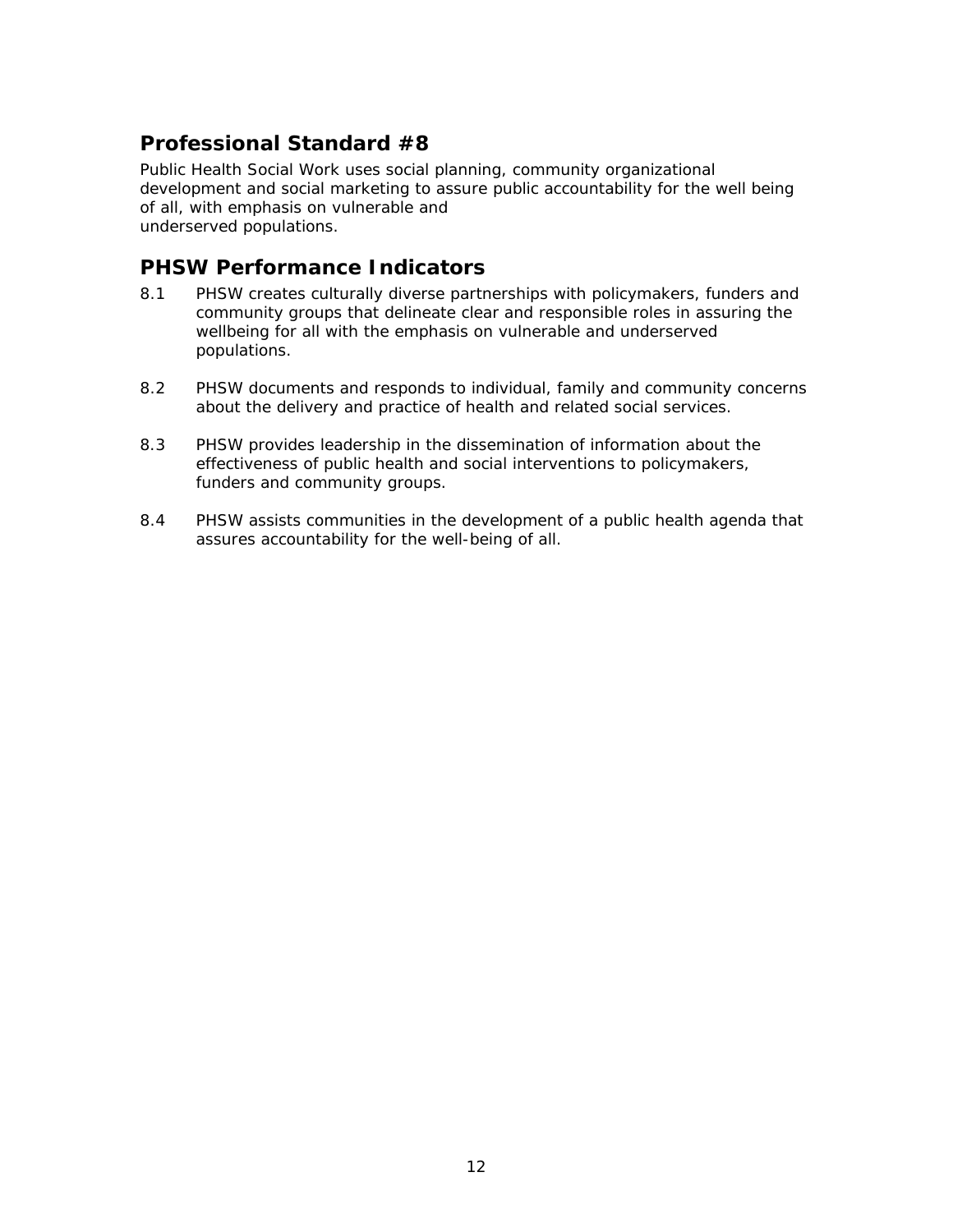Public Health Social Work uses social planning, community organizational development and social marketing to develop primary prevention strategies that promote the health and. well-being of individuals, families and communities.

- 9.1 PHSW promotes a wide range of primary prevention strategies, both traditional and non-traditional, which are relevant to diverse populations across the life cycle.
- 9.2 PHSW includes a broad range of stakeholders in developing primary prevention interventions to promote optimal health (e.g., spiritual, emotional, psychological, bio-physical and social).
- 9.3 PHSW develops common and consistent messages utilizing interdisciplinary teams and collaborative groups to promote healthy and culturally relevant lifestyles.
- 9.4 PHSW assures primary prevention strategies address root causes of the essential elements of health and wellbeing from a cultural perspective.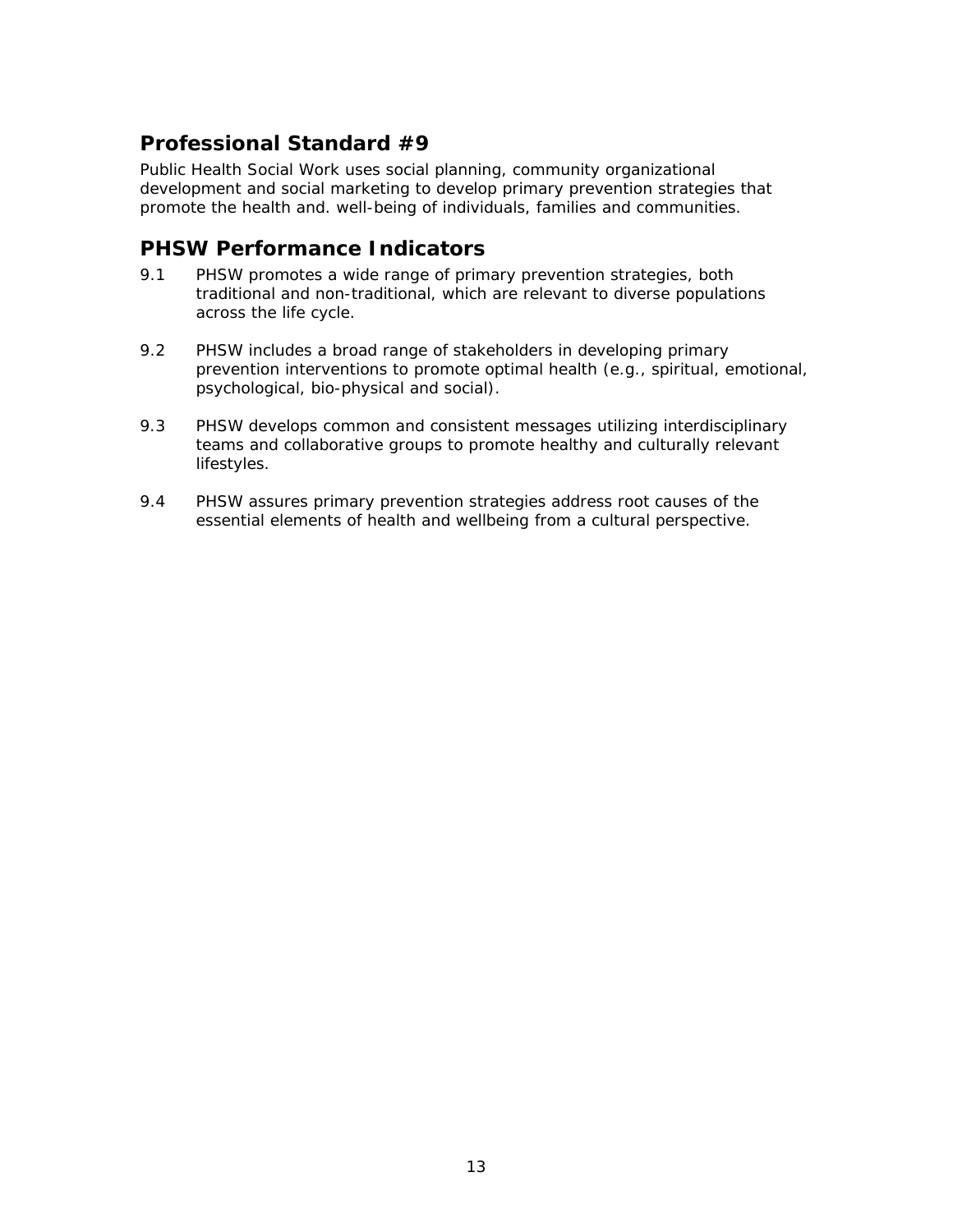Public Health Social Work uses social planning, community organizational development and social marketing to develop secondary and tertiary prevention strategies to alleviate health and related social and economic concerns.

- 10.1 PHSW utilizes traditional, non-traditional and culturally relevant methods to develop secondary and tertiary prevention intervention strategies.
- 10.2 PHSW engages a broad range of stakeholders, including family members, in developing secondary and tertiary prevention interventions to promote optimal health and the remediation of poor health outcomes.
- 10.3 PHSW develops common, consistent and culturally competent screening and assessment methods for early identification of behaviors and risk factors which contribute to poor health outcomes.
- 10.4 PHSW assures secondary prevention strategies address root causes of poor health outcomes beyond the presenting signs and symptoms.
- 10.5 PHSW promotes a range of secondary and tertiary prevention strategies which are relevant to diverse populations throughout the life cycle.
- 10.6 PHSW develops culturally relevant strategies to enhance quality of life of individuals and families living with a chronic or terminal disease.
- 10.7 PHSW assures tertiary preventions are individualized through the use of family-centered, community-based, integrated, culturally competent and coordinated care.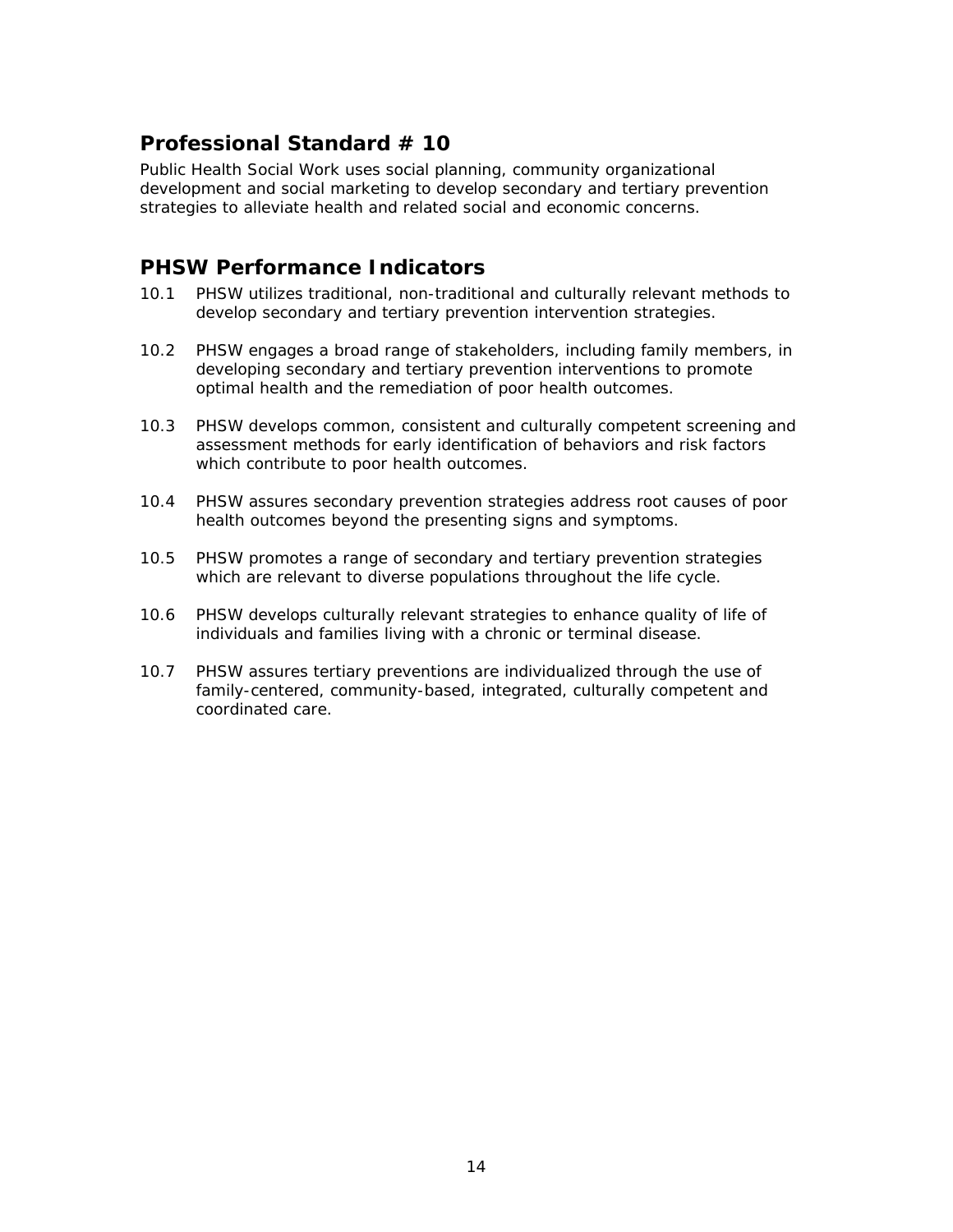Public Health Social Work provides leadership and advocacy to assure the elimination of health and social disparities wherever they exist such as, but not limited to, those based on community, race, age, gender, ethnicity, culture or disability.

- 11.1 PHSW provides leadership in presenting research and data in a manner which documents health and social disparities clearly and comprehensively.
- 11.2 PHSW advocates for a broad range of strategies with diverse stakeholders to eliminate health and social disparities at local, state and national levels.
- 11.3 PHSW works with vulnerable communities to promote coordinated and integrated interventions for the reduction and elimination of health and social disparities.
- 11.4 PHSW provides leadership to inform policymakers about the economic, environmental and social factors impacting health and social disparities.
- 11.5 PHSW develops, in conjunction with other social and public health disciplines, methods to document health and social disparities.
- 11.6 PHSW advocates for policies that address health and social disparities.
- 11.7 PHSW advocates for eliminating categorical funding streams in order to reduce barriers to service provision and to better address the magnitude of health and social disparities wherever they exist.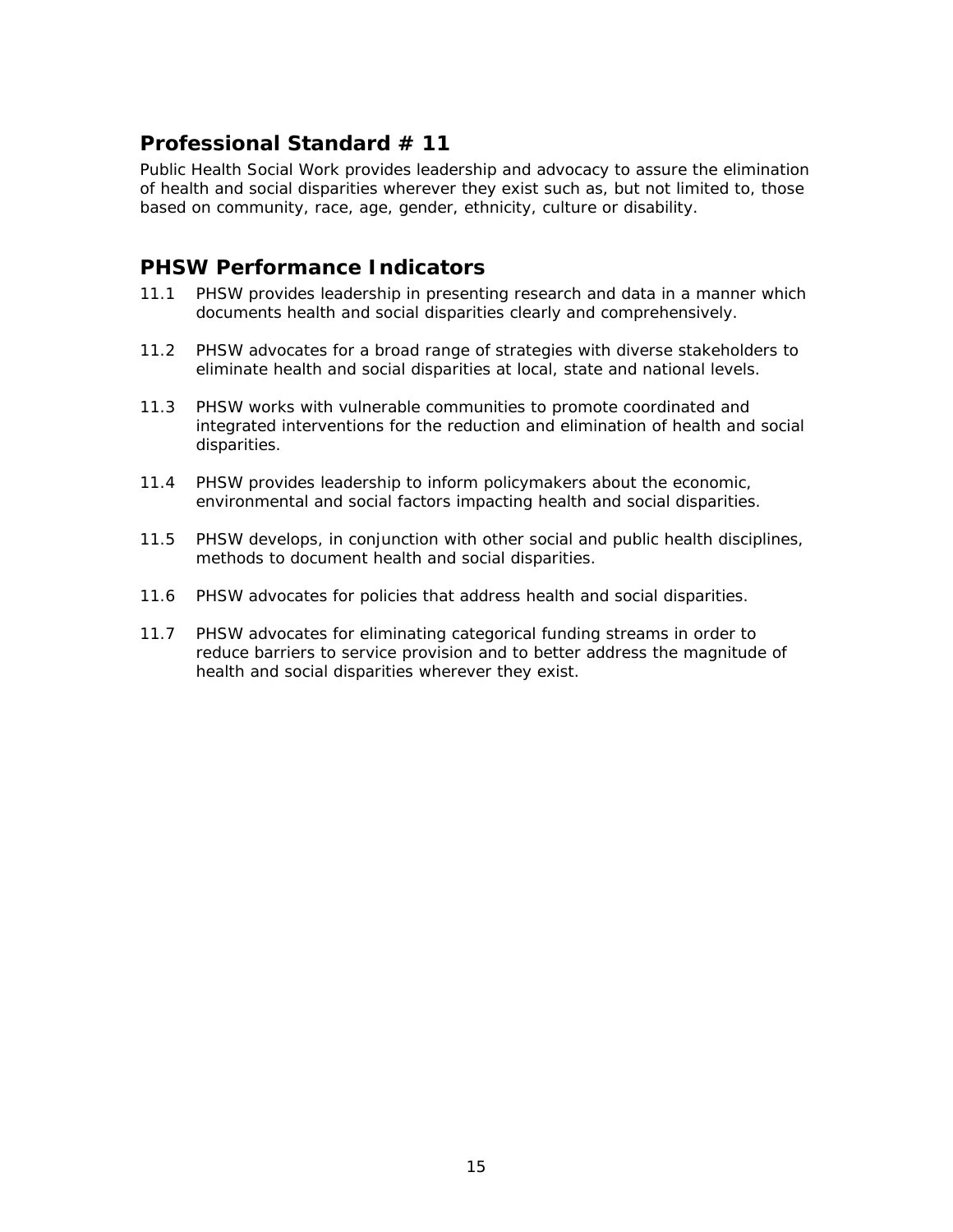Public Health Social Work provides leadership and advocacy to assure and promote policy development for providing quality and comprehensive public health services within a cultural, community and family context.

- 12.1 PHSW develops and promotes public health and social policy that assures the health and safety of all, especially for vulnerable and underserved populations.
- 12.2 PHSW develops public health and social policy that assures vulnerable and underserved populations have access to needed health and social services.
- 12.3 PHSW provides leadership in the development and simplification of rules related to entitlements and services.
- 12.4 PHSW collaborates with social service organizations, educational institutions and related health professional organizations to support policy development and legislative action that promotes the optimal health of a community.
- 12.5 PHSW develops and maintains mechanisms that promote open dialogue between policymakers and the community.
- 12.6 PHSW develops public health and social policies to .assure provision of quality services which are responsive to individual, family, community and cultural needs.
- 12.7 PHSW develops public health and social policies that promote integration and coordination of services across health and social service programs.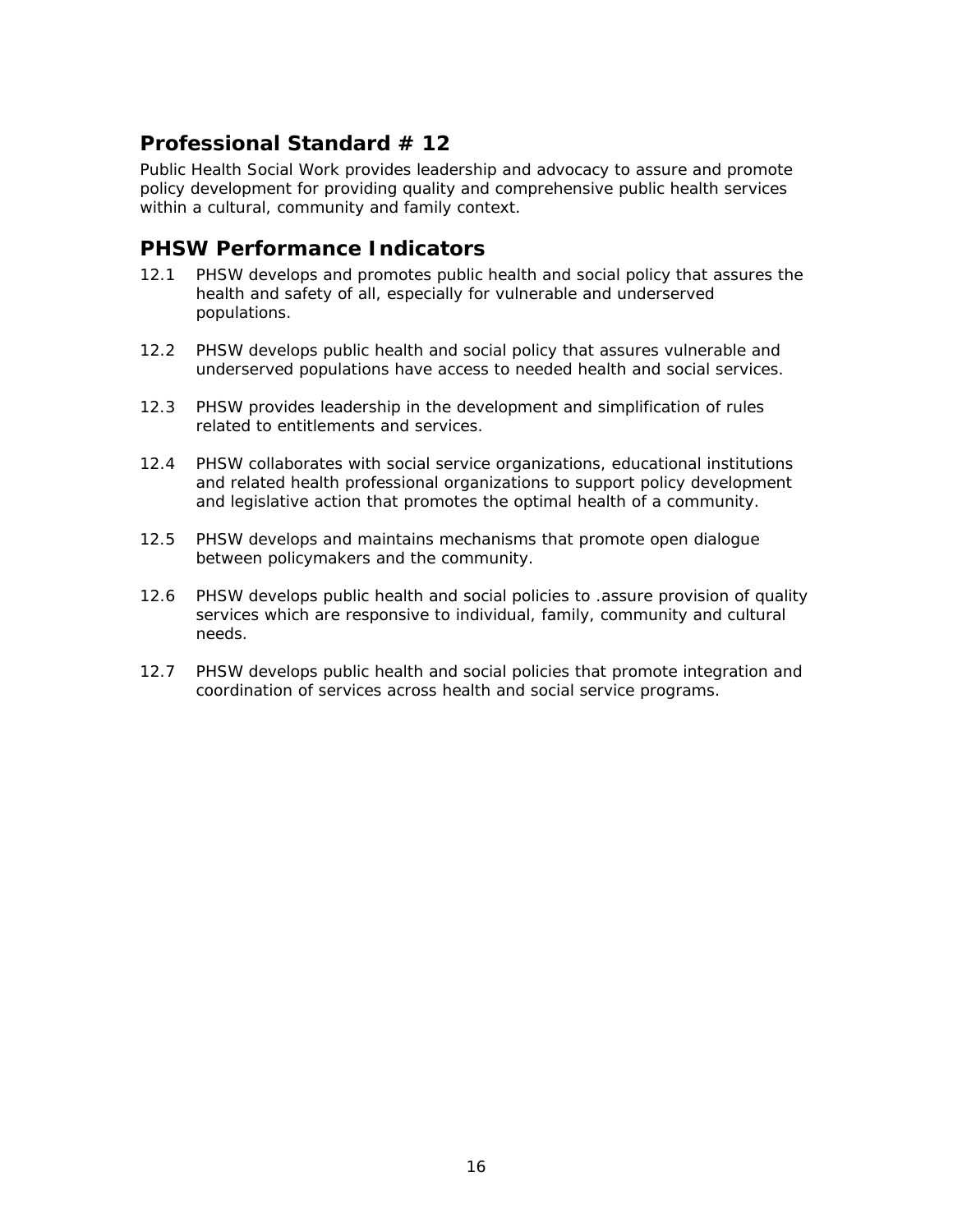Public Health Social Work supports and conducts data collection, research and evaluation.

- 13.1 PHSW develops and utilizes culturally appropriate data collection systems to identify social arid behavioral determinants of health status for individuals and populations.
- 13.2 PHSW contributes to the development and utilization c culturally appropriate qualitative and quantitative evaluation methods to assess the effectiveness of specific programs and interventions with emphasis on the need of vulnerable populations.
- 13.3 PHSW contributes to the development and utilization 0 methodologies to document system barriers that affect the delivery of quality and comprehensiveness of services.
- 13.4 PHSW conducts or participates in interdisciplinary public health research that promotes the replication and implementation of best practice models.
- 13.5 PHSW conducts surveys that can be used to measure for ongoing quality improvement.
- 13.6 PHSW develops measures of emotional and societal factors which affect health status and access to public health.
- 13.7 PHSW develops results-oriented methodologies for the continuous improvement of the public health service system.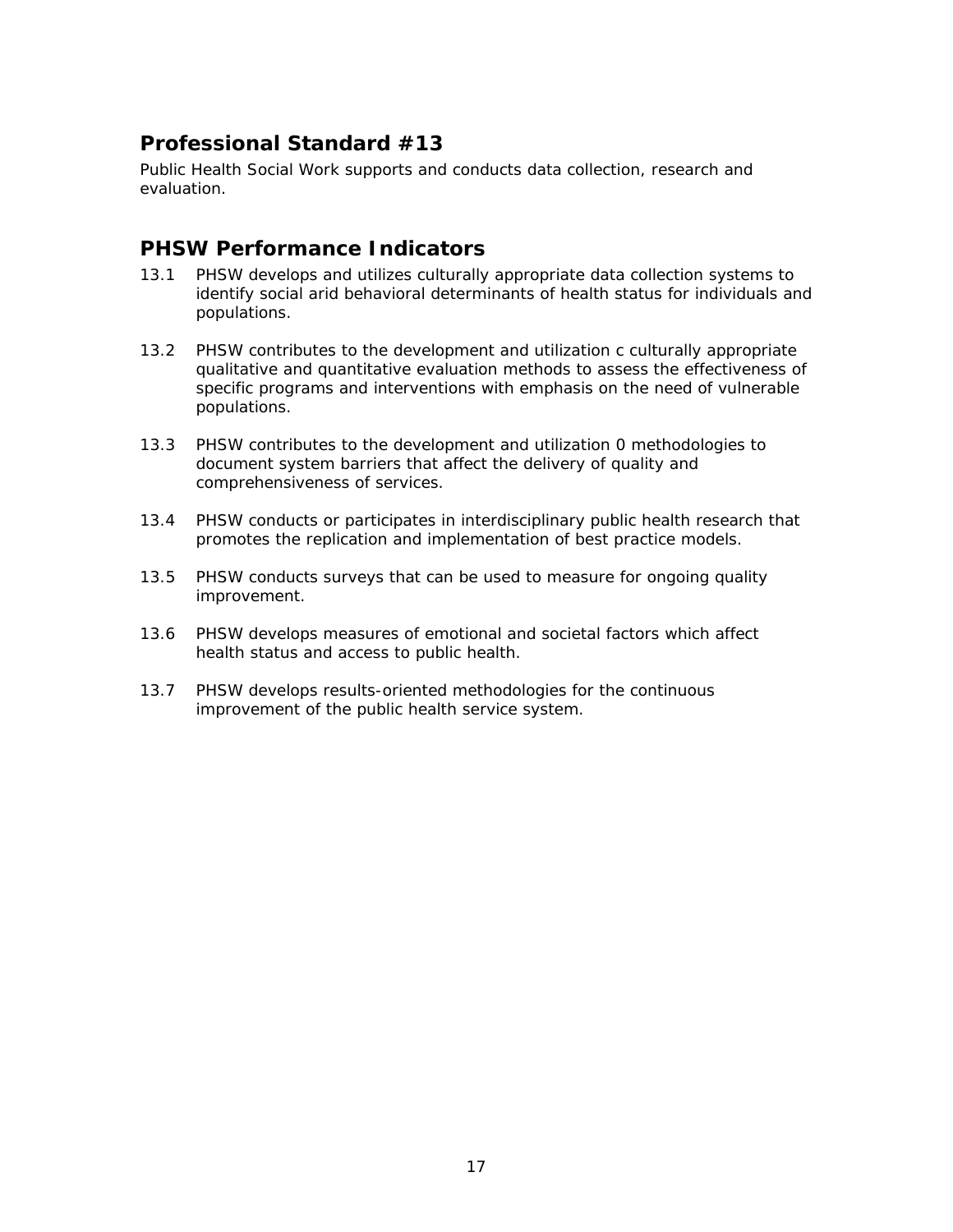Public Health Social Work assures the competency of its practice to address the issues of public health effectively through a core body of social work knowledge, philosophy, code of ethics, and standards.

- 14.1 PHSW incorporates standards of care from a range of social work and health organizations.
- 14.2 PHSW adheres to the National Association of Social Workers Code of Ethics and the American Public Health Association Creed.
- 14.3 PHSW practices its profession in accordance with state licensure and/or regulations.
- 14.4 PHSW collaborates with social work and public health faculty to formulate a core body of knowledge and principles for public health social work practices.
- 14.5 PHSW advocates for including public health social work in publicly and privately funded training programs such as those through Health Resource Services Administration, Centers for Disease Control and Prevention and the Robert Wood Johnson Foundation.
- 14.6 PHSW develops professional competencies that enhance the skill base of public health social work.
- 14.7 PHSW conducts periodic work force analyses and studies about public health social work changing roles.
- 14.8 PHSW conducts periodic surveys to identify ongoing continuing education needs.
- 14.9 PHSW advocates for the hiring of appropriate personnel with the expertise to address the economic, environmental and social factors that impact health status.
- 14.10 PHSW develops guidelines and protocols and provides consultation for training in public health social work methodologies in public health agencies.
- 14.11 PHSW interprets the roles and concepts of public health social work practice to other health and social service disciplines.
- 14.12 PHSW promotes the social work philosophy of public health being broadbased that encompasses but is not limited to the physical, social, emotional and spiritual well-being of individuals, families and communities throughout the continuum of the life cycle.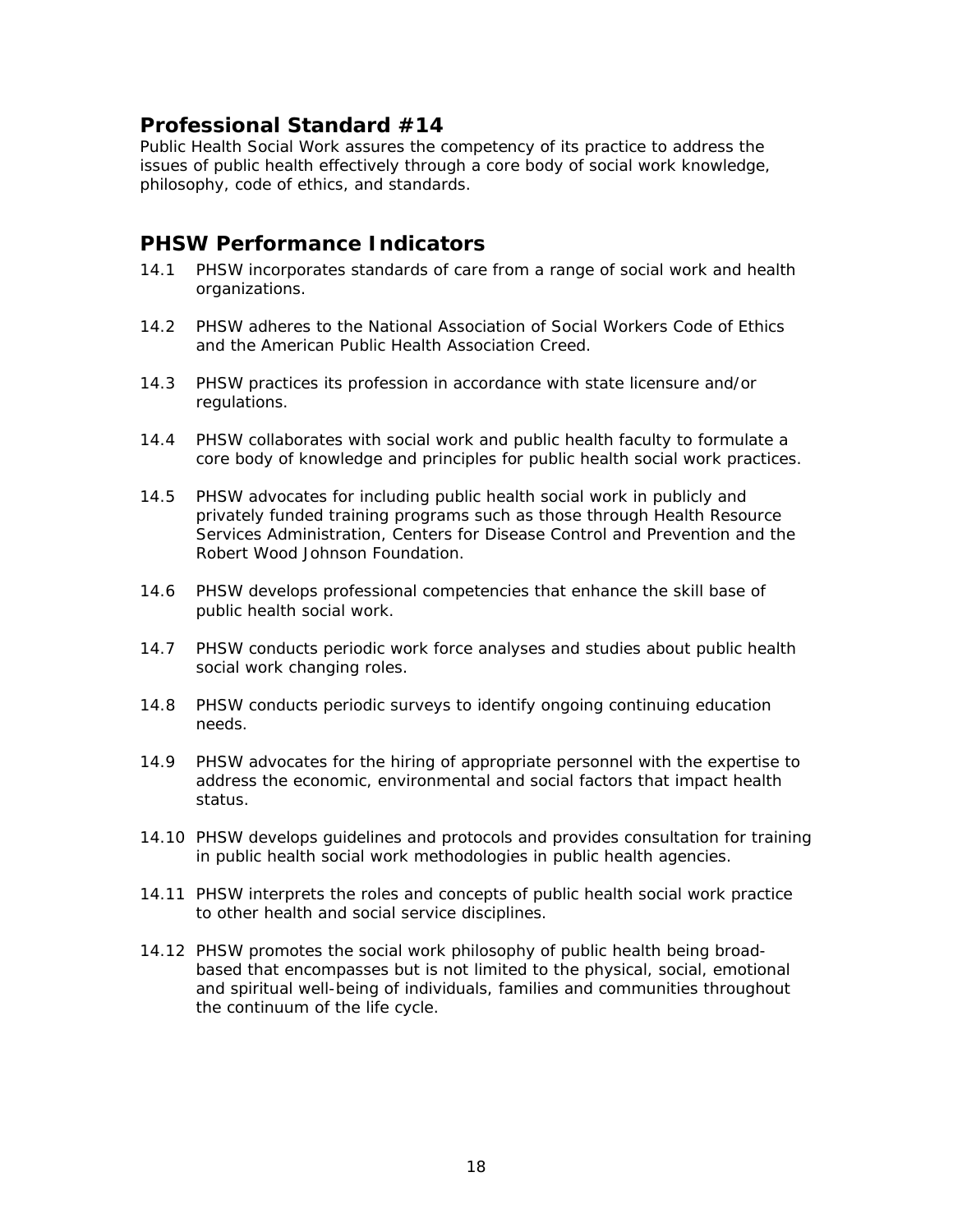# **Public Health Social Workers Core Competencies**

### **A. Theoretical Base**

Public Health Social Workers will demonstrate knowledge and adhere to: 1. The principles of social epidemiology.

2. The principles and theories of population-based health promotion and empowerment.

3. The normal patterns of individual and family growth and development from an intergenerational and lifespan perspective.

4. The impact of economic, environmental and social issues for at-risk populations.

5. The impact of protective or risk factors, e.g. gender, racism, ageism, classism, sexual orientation, sexual identity, disability or religious basis on the health and wellbeing of individuals, families and communities.

6. The theories and principles of community organization, planned change and development.

7. The characteristics of health systems, including the dimensions of, use of and access to health care. .

8. Macro-level public health social work practice methods in the promotion and enforcement of regulations (policies and legislation) formulated to protect the health and safety of at-risk populations.

Public Health Social Workers should demonstrate the following skills:

9. Application of macro-level public health social work methods, e.g., social planning, community organization/development and Social marketing.

10. Utilize demographic data.

11. Critical analyses of inequities in health status based on race/ethnicity, socioeconomic position and gender.

12. Recognize various strengths, needs, values and practices of diverse cultural, racial, ethnic and socioeconomic groups to determine .how these factors affect health status, health behaviors and program design.

13. Application of primary, secondary and tertiary strategies to address the health, social and economic issues of individuals, families and communities.

14. Utilize practice and epidemiologic theories to substantiate interventions and programming designed to promote health and behavioral change.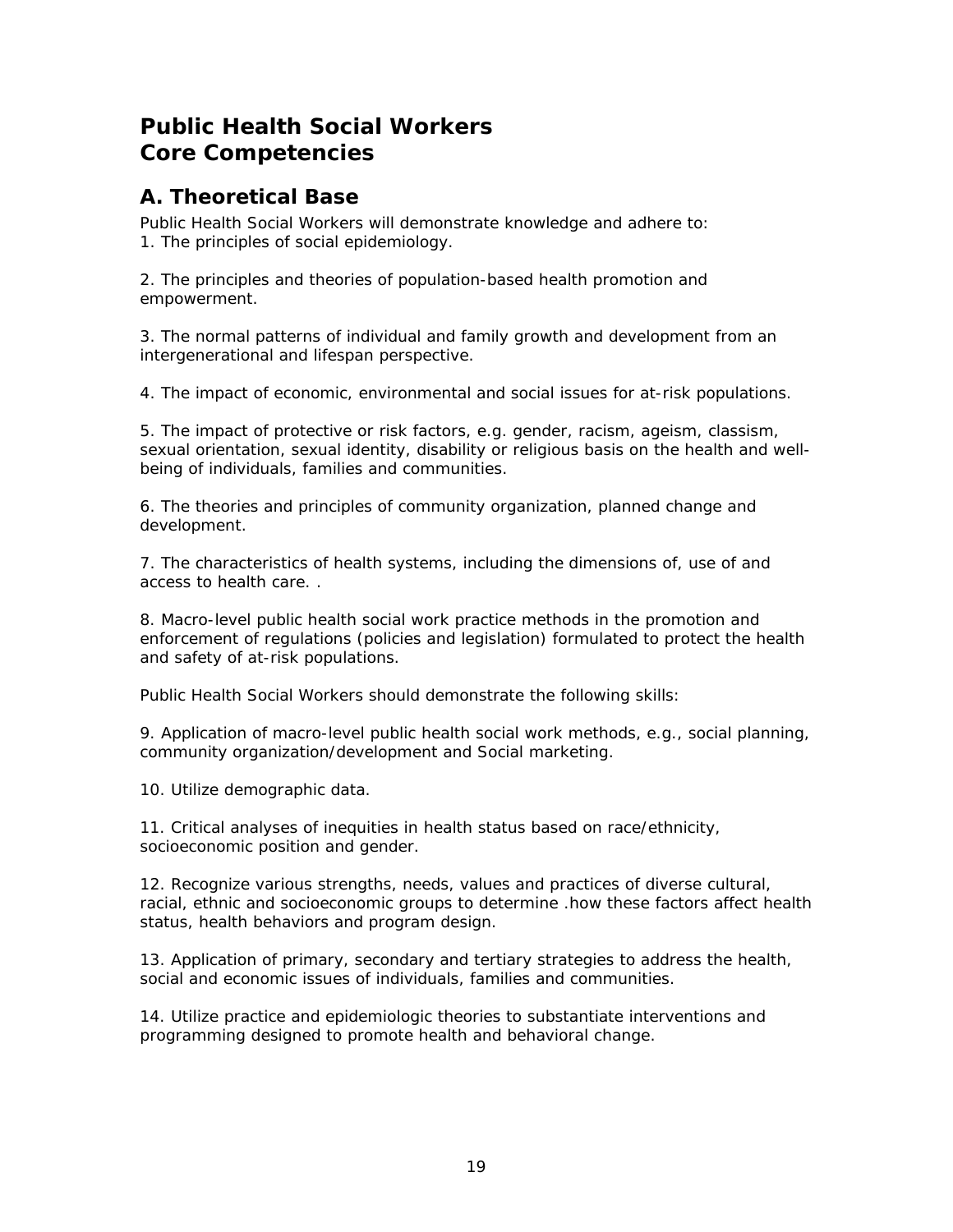# **B. Methodological and Analytical Process**

Public Health Social Workers will demonstrate knowledge and understanding of:

1. Research design, sampling, basic descriptive and inferential statistics and validity/reliability assessment of measures.

2. Epidemiological/socio-epidemiological concepts.

3. The use of data to illuminate ethical, political, scientific, economic, social and overall public health issues.

4. Principles and key features of community needs assessment, program design, implementation and evaluations.

Public Health Social Workers should demonstrate the following skills:

5. Collection and interpretation of data from vital statistics, censuses, surveys, service utilization and other relevant reports on social and health status for all, especially vulnerable and underserved populations.

6. Detection of meaningful inferences from data and translation of data into information for community assessment (gaps, barriers and strengths analysis), program planning, implementation and evaluation.

7. Formulation of hypotheses or research questions in collaboration with internal or external resources for the development and implementation of an analytical strategy to influence health and social planned change.

### **C. leadership and Communication**

Public Health Social Workers will demonstrate knowledge and understanding of:

1. Organizational culture and change.

2. Leadership and communication practices for diverse internal and external groups.

3. Networking inter-multidisciplinary team building and group work processes.

4. Social work community organization and coalition building to address the issues of social and health disparities.

5. Strategies for soliciting and maintaining consumer and other constituencies involved at all levels of an organization.

6. Strategic planning, organizational development, performance outcome measures and program evaluation activities

Public Health Social Workers should demonstrate the following skills:

7. Articulate a vision and motivate staff to actualize the mission, goals and objectives of their organization (public health).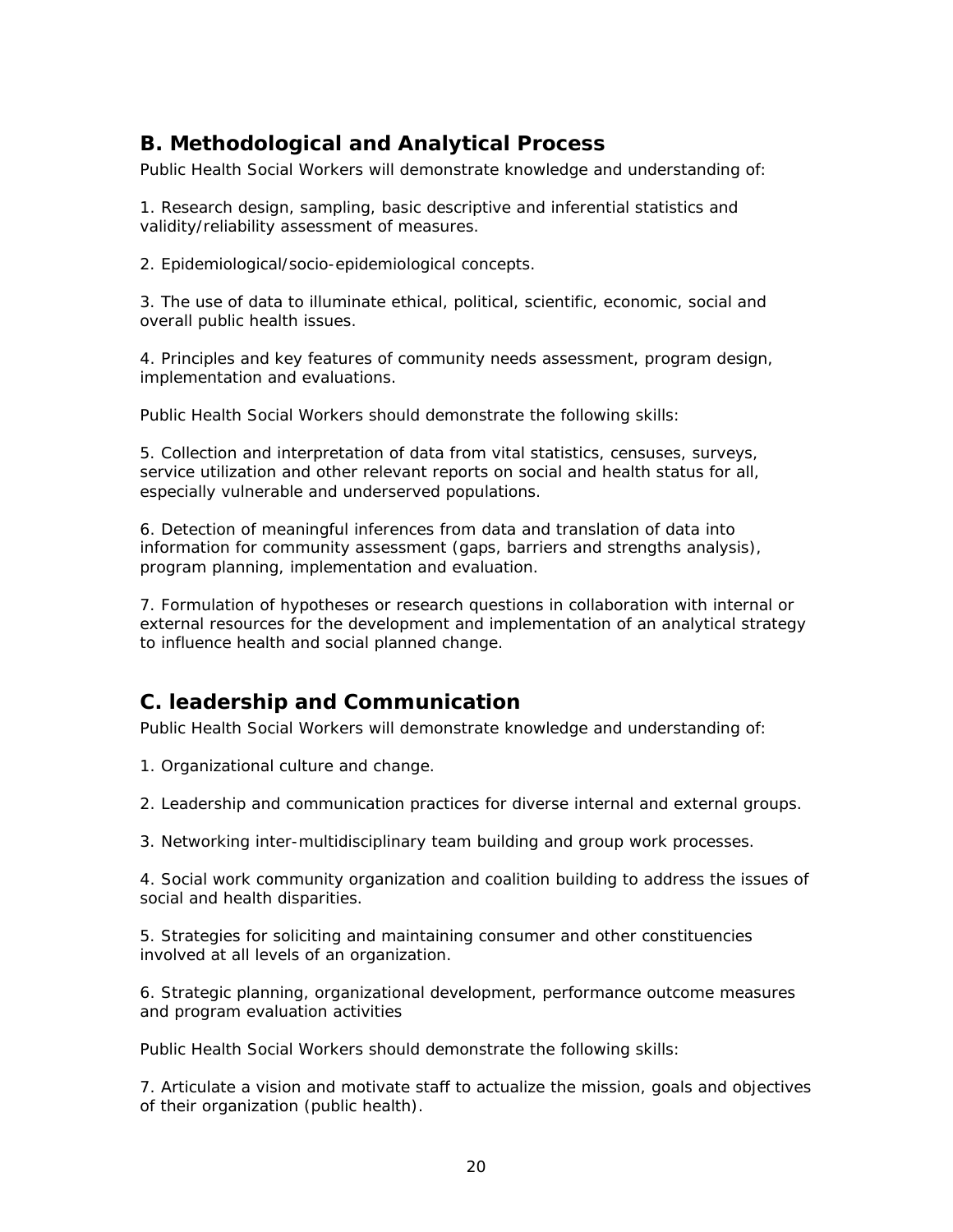8. Commit to individuals, families and communities and the diverse cultural values they hold.

9. Operationalize best practice prevention and intervention strategies to eliminate social inequity and health disparities.

10. Build on the strengths and assets of individuals, families and communities to develop innovative and applying creative solutions to social and health issues.

11. Applying management and organizational theories and practices to the development, planning, budgeting, staffing, administration and evaluation of public health programs including the implementation of strategies promoting integrated service systems, especially for vulnerable populations.

12. Develop mechanisms to monitor and evaluate programs and service networks for their effectiveness and quality, including the use of performance and outcome measures.

13. Develop, implement, monitor and evaluate grant-funded programs.

14. Written and oral communication skills, including accurate and effective preparation and presentation of reports to stakeholders e.g., agency boards, administrative organizations, policymakers, consumers and/or the media using demographic, statistical, programmatic and scientific information.

15. Communicate effectively with diverse and multi-cultural organizations community/consumer boards and coalitions.

16. Develop strategies to assure integrated service systems for populations at risk for health and social issues.

#### **D. Policy and Advocacy**

Public Health Social Workers will demonstrate knowledge and understanding of:

1. Federal and state mandates that guide the funding and implementation of health and social services programs.

2. Synthesizing of contemporary and alternative health and social policies.

3. Legislative, administrative and judicial processes at the national, state and local levels.

4. The historical development and scientific basis of public health and social policies and practices for federal, state and local agencies.

Public Health Social Workers should demonstrate the following skills:

5. Applying critical thinking to every stage of policy development and practice.

6. Identifying essential gaps in the delivery system of health and social services.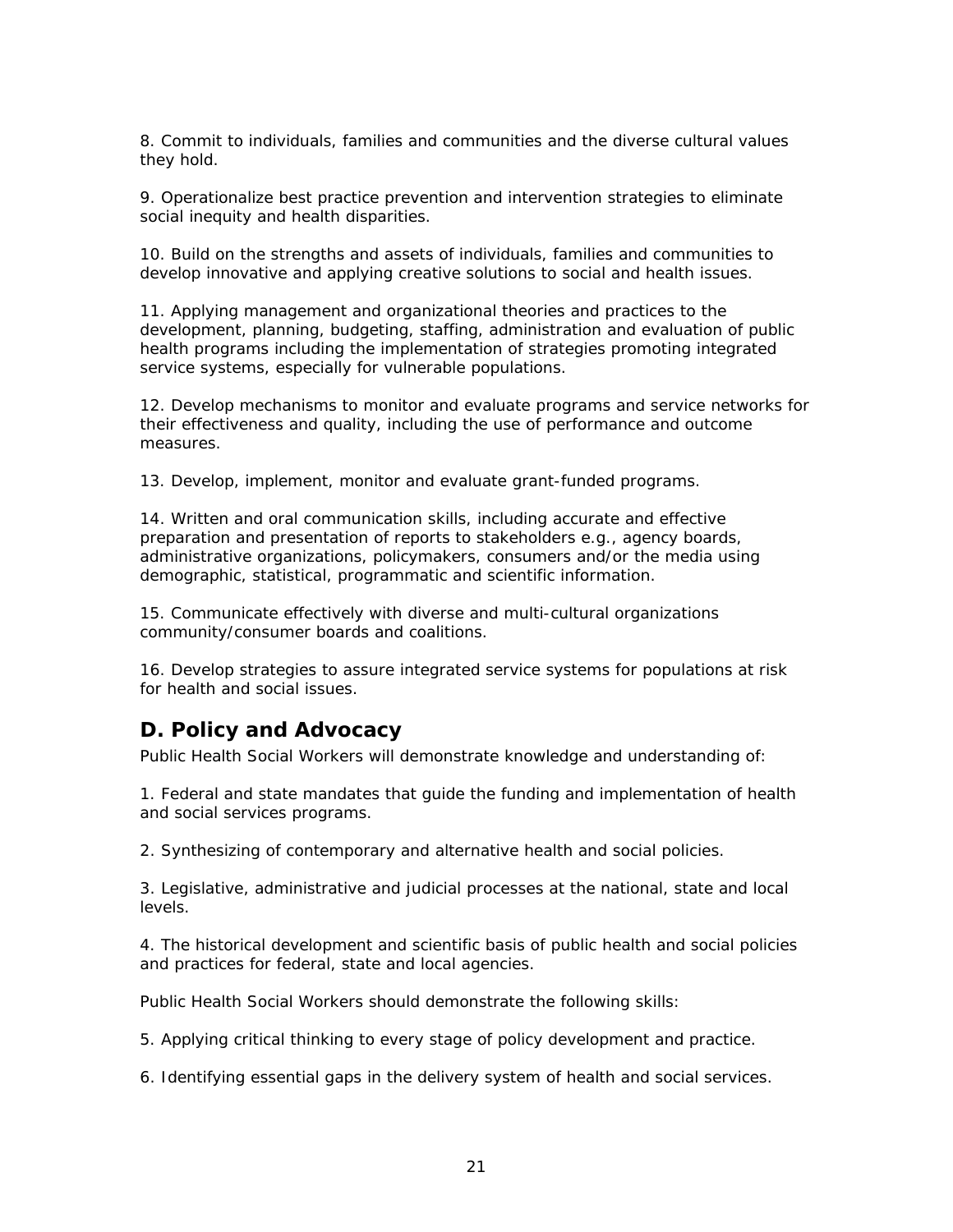7. Identifying public health laws, regulations and policies related to specific programs.

8. Collecting and summarizing data relevant to a particular policy/problem.

9. Coalition building and agenda setting to address the gaps in the system of social welfare and health care.

10. State the feasibility and expected outcomes of and barriers to achieving each policy option and decide on the appropriate course of action.

11. Clearly writing concise policy statements, position papers and/or testimonies appropriate for a specific audiences.

12. Implement a program plan, including goals, outcomes and process objectives.

### **E. Values and Ethics**

Public Health Social Workers will demonstrate knowledge and understanding of:

1. Philosophy, values and social justice concepts associated with public health and social work practices.

2. The National Association of Social Work's Code of Ethics and the American Public Health Association Creed.

3. Philosophical concepts and rationale underlying the delivery of family-centered, comprehensive, integrated, community-based and culturally competent public health and social services and programs, including the recognition of family and community assets.

4. Principles and issues involved in the ethical and sensitive conduct of practice and research for all, especially with vulnerable and underserved populations.

5. Ethical issues in the organization and delivery of public health services within communities and governmental agencies including the collection of data and their management analysis and dissemination.

6. State licensure and/or regulations.

Public Health Social Workers should demonstrate the following skills:

7. Integration of professional values mid principles of ethics within community and organizational practice settings.

8. Ethical conduct in program management, research and data collection and storage.

9. Cultural competence within public health settings.

10. Partnerships with public health and social services communities and constituencies to foster community empowerment, reciprocal learning and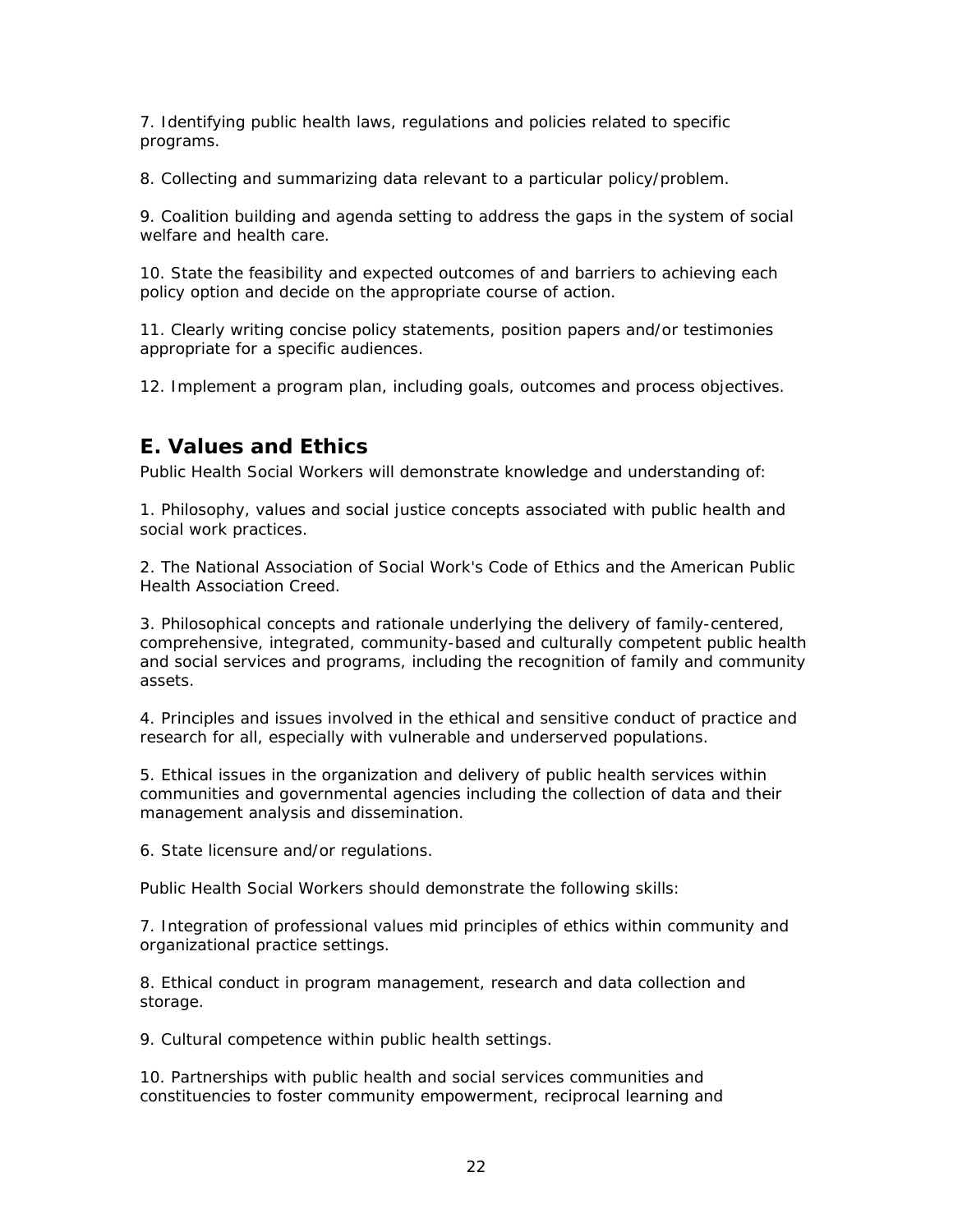involvement in design, implementation, and research aspects of public health and social systems.

11. Utilization of social work standards and principles in the resolution of ethical dilemmas.